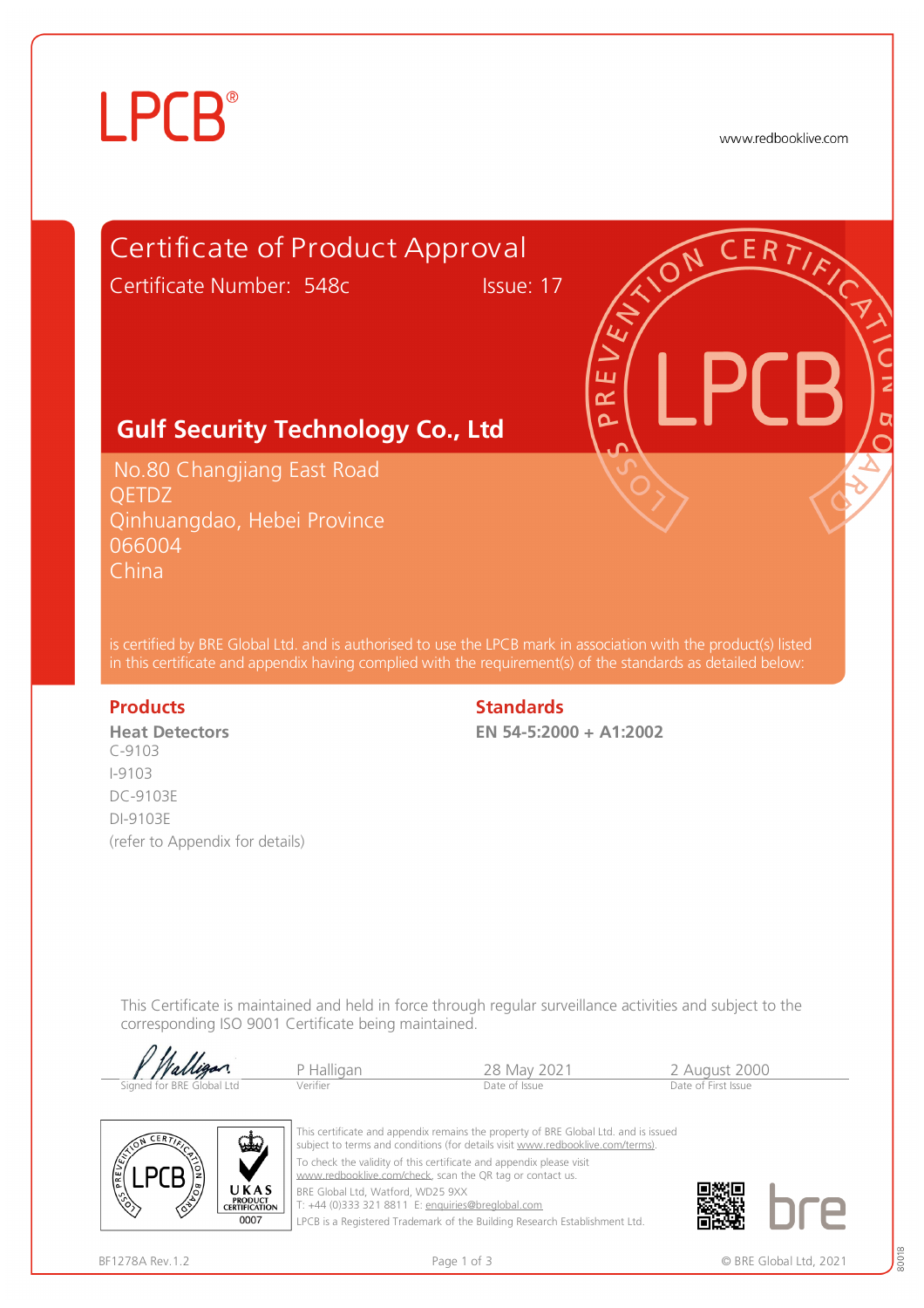# **LPCB**®

## Appendix to Certificate No: 548c Issue: 17

### **Gulf Security Technology Co., Ltd**

| Certified<br>Product | Description                                                                                              | <b>LPCB</b><br>Ref.No. |  |
|----------------------|----------------------------------------------------------------------------------------------------------|------------------------|--|
| $C-9103$             | Conventional Class A1R Heat Detector (DZ-03 Base)                                                        | 548c/01                |  |
|                      | Note:                                                                                                    |                        |  |
|                      | 1. Meets the requirements of EN 54-5:2000 for Class A1R                                                  |                        |  |
| $1 - 9103$           | Intelligent Class A1R Heat Detector (DZ-03 Base)                                                         | 548c/02                |  |
|                      | Note:                                                                                                    |                        |  |
|                      | 1. Meets the requirements of EN 54-5:2000 for Class A1R                                                  |                        |  |
| DC-9103E             | Conventional Rate of Rise and Fixed Temperature Heat Detector (DB-01 & DB-01D<br>Bases and DP-9907 Unit) |                        |  |
|                      | Note:                                                                                                    |                        |  |
|                      | 1. Meets the requirements of EN 54-5:2000 for Class A1R, A2S & BS                                        |                        |  |
| DI-9103E             | Intelligent Rate of Rise and Fixed Temperature Heat Detector (DB-01 Base)                                | 548c/04                |  |
|                      | Note:                                                                                                    |                        |  |
|                      | 1. Meets the requirements of EN 54-5:2000 for Class A1R, A2S & BS                                        |                        |  |

#### **Bases**

| DZ-03   | Standard Detector Base  |
|---------|-------------------------|
| $DB-01$ | Standard Base           |
| DB-01D  | Diode Base              |
| DP-9907 | Active End of Line Unit |

UKAS **PRODUCT<br>CERTIFICATION** 0007

This Certificate is maintained and held in force through regular surveillance activities and subject to the corresponding ISO 9001 Certificate being maintained.





To check the validity of this certificate and appendix please visit

[www.redbooklive.com/check](http://www.redbooklive.com/check), scan the QR tag or contact us.

BRE Global Ltd, Watford, WD25 9XX

T: +44 (0)333 321 8811 E: [enquiries@breglobal.com](mailto:enquiries@breglobal.com)

LPCB is a Registered Trademark of the Building Research Establishment Ltd.



80018